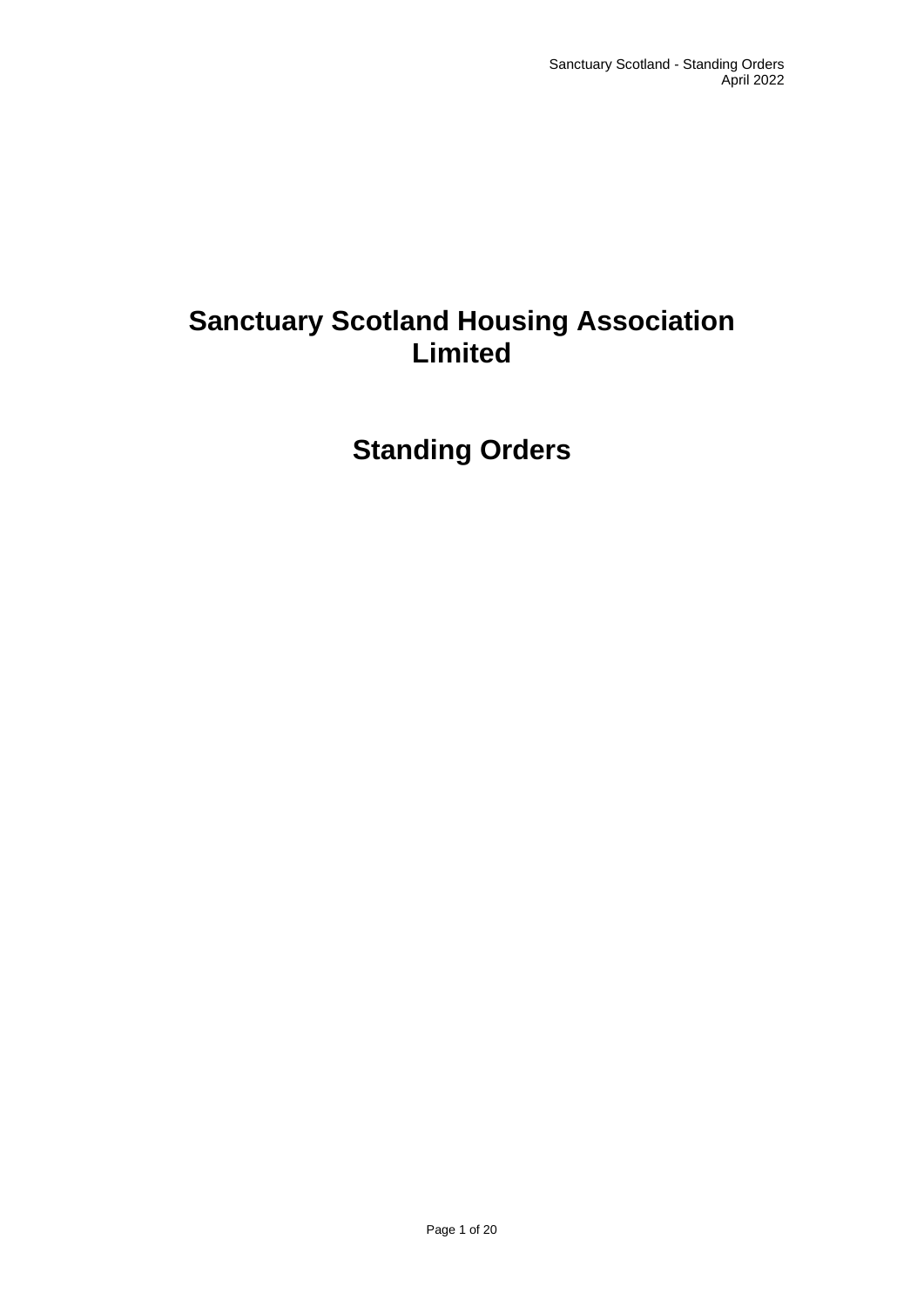## **Contents**

### **Standing Order Page** SO1 Interpretation 3 SO2 Circulation of Agenda and Papers 8 SO3 Attendance of Observers at Meetings 8 SO4 Chairperson 8 SO5 Voting 9 SO6 Minutes 9 SO7 Sub-Committees 10 SO8 Transaction Committee/s 11 SO9 **Communications addressed to the Chairperson** 14 SO10 Affixing of the Seal 14 SO11 Declaration of Interest 15 SO12 Tenancy Agreements - authorised signatories 17 SO13 Possession Action - authorisation 17 SO14 Scottish Housing Regulator - authorised signatories 18 SO15 Land and Buildings Transaction Tax Returns and Land Registry Certificates and Forms authorised signatories 18 SO16 Deeds of Condition and Consents to assignations - authorised signatories 19 SO17 Contracts of Employment - authorised signatories 19 SO18 Benefits for Members and Officers authorisation 19 SO19 Sale of the Group's Assets, Property or Services – authorisation 19 SO20 Tenders for New Business and Business Renewals - authorised signatories 20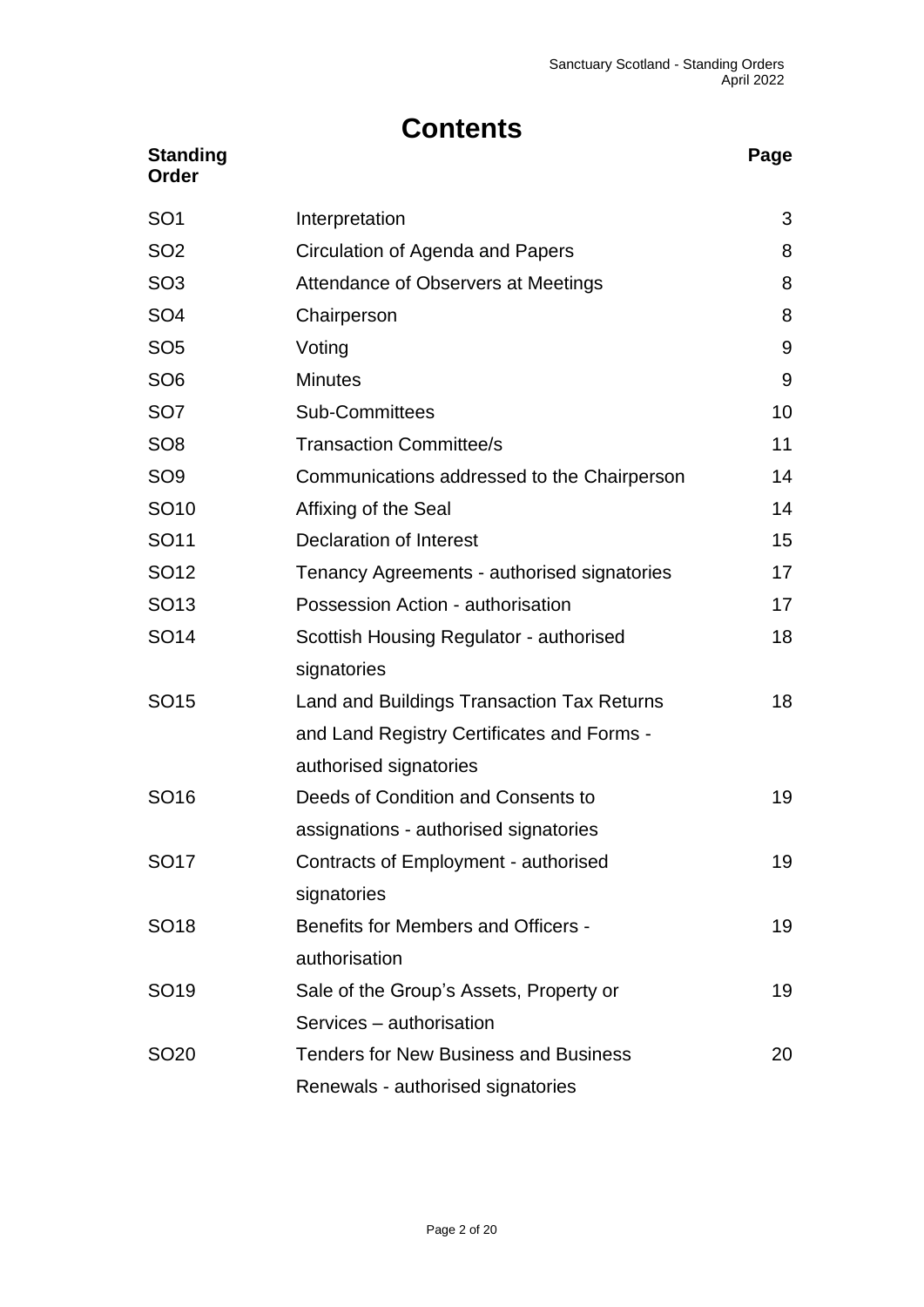#### **General Introduction**

All activities of Sanctuary Scotland Housing Association (the Association) must be in accordance with the Association's rules, statutory requirements and the requirements of the Scottish Housing Regulator, the Scottish Government, the Office of the Scottish Charity Regulator and the Financial Conduct Authority. In cases of conflict such requirements shall supersede any provision of these Standing Orders.

#### SO1 **Interpretation**

1.1 In these Standing Orders, unless context otherwise requires:

"Area Manager" means an Officer appointed to the post of Area Manager;

"Assistant Housing Officer" means an Officer appointed to the post of Assistant Housing Officer;

"the Association" means Sanctuary Scotland Housing Association Limited;

"Board of Management" means the governing body of the Association (and "Board" shall be construed accordingly);

"Chairperson" means the person holding the office of Chairperson of the Association;

"Committee" means any committee (including Sub-Committees and Special Committees) formed in accordance with the Rules of the Association;

"Company Secretary" means the Officer appointed to the post of Company Secretary of the Group Parent, who is by virtue of the Association's Rules, also the Secretary of the Association;

"Deputy Company Secretary" means the Officer appointed to the post of Deputy Company Secretary of the Group Parent and Association;

"Designated Staff Member" means any Officer with delegated authority for a specific activity. A request for delegated authority and the level of delegated authority must be submitted in writing from a Director and be addressed to the Company Secretary and approved by either the Group Chief Executive or Chief Financial Officer. Where no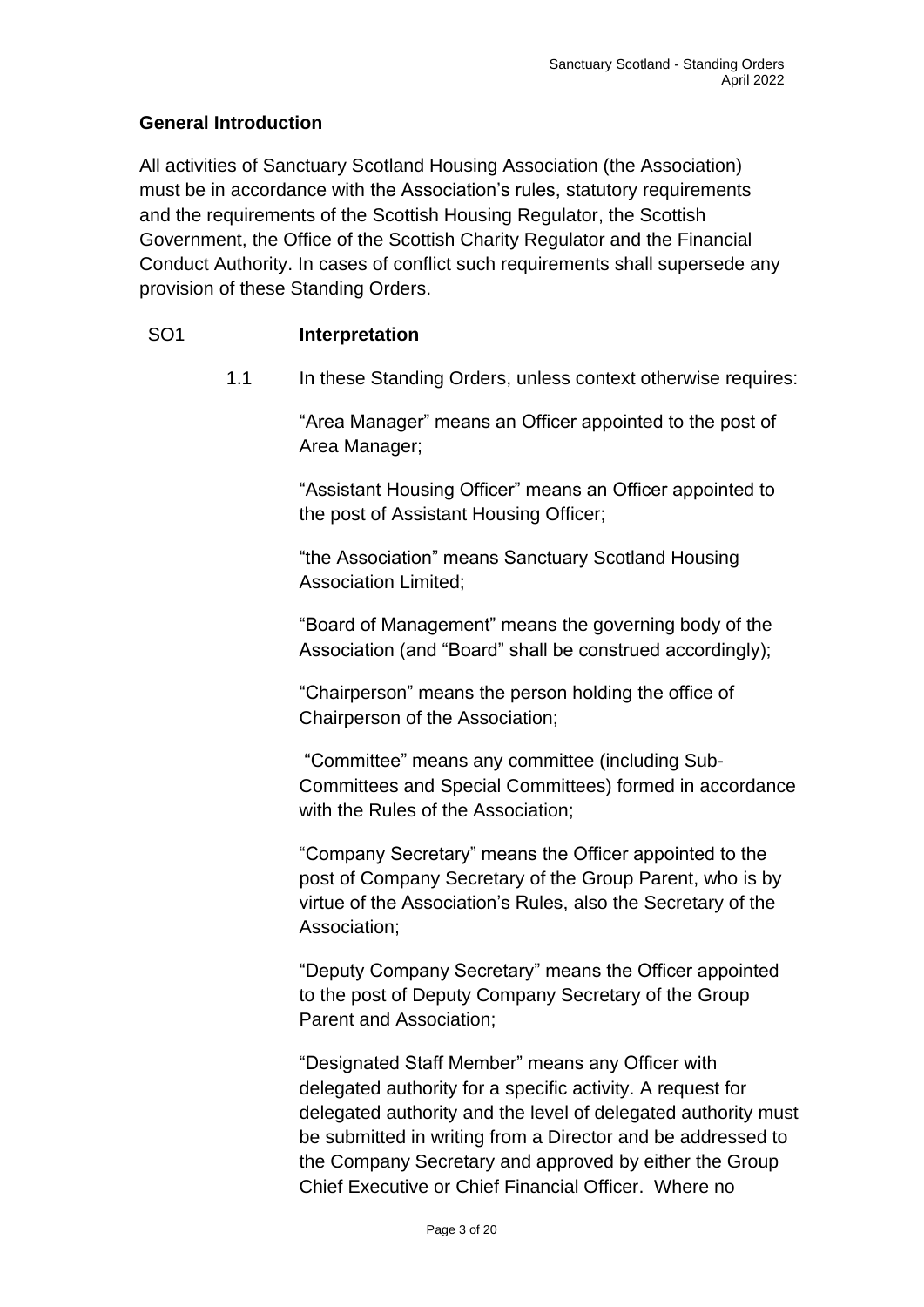authority level is stipulated the authority levels will be as designated within the Group Financial Regulations;

"Director" means any Officer whose job title includes the word "Director" and includes the Group Chief Executive, Chief Financial Officer, Chief Information Officer and Chief Operating Officer - Commercial, but excludes the Director of Finance - Sanctuary Care and HR Director - Sanctuary Care;

"Director of Property Programmes" means the Officer appointed to the post of Director of Property Programmes;

"Director of Corporate Finance" means the Officer appointed to the post of Director of Corporate Finance;

"Director of Finance - Sanctuary Care" means the Officer appointed to the post of Director of Finance - Sanctuary Care<sup>:</sup>

"Director of Treasury Services" means the Officer appointed to the post of Director of Treasury Services;

"HR Director - Sanctuary Care" means the Officer appointed to the post of HR Director - Sanctuary Care;

"Director - Financial Planning and Analysis" means the officer appointed to the post of Director - Financial Planning and Analysis;

"Director of Finance Group Performance" means the Officer appointed to the post of Director of Finance Group Performance;

"Director - Governance and Legal Services" means the Officer appointed to the post of Director - Governance and Legal Services;

"Director - Sanctuary Scotland" means the Officer appointed to the post of Director - Sanctuary Scotland;

"Director - Sanctuary Students" means the Officer appointed to the post of Director - Sanctuary Students;

"Director - Group HR" means the Officer appointed to the post of Director - Group HR;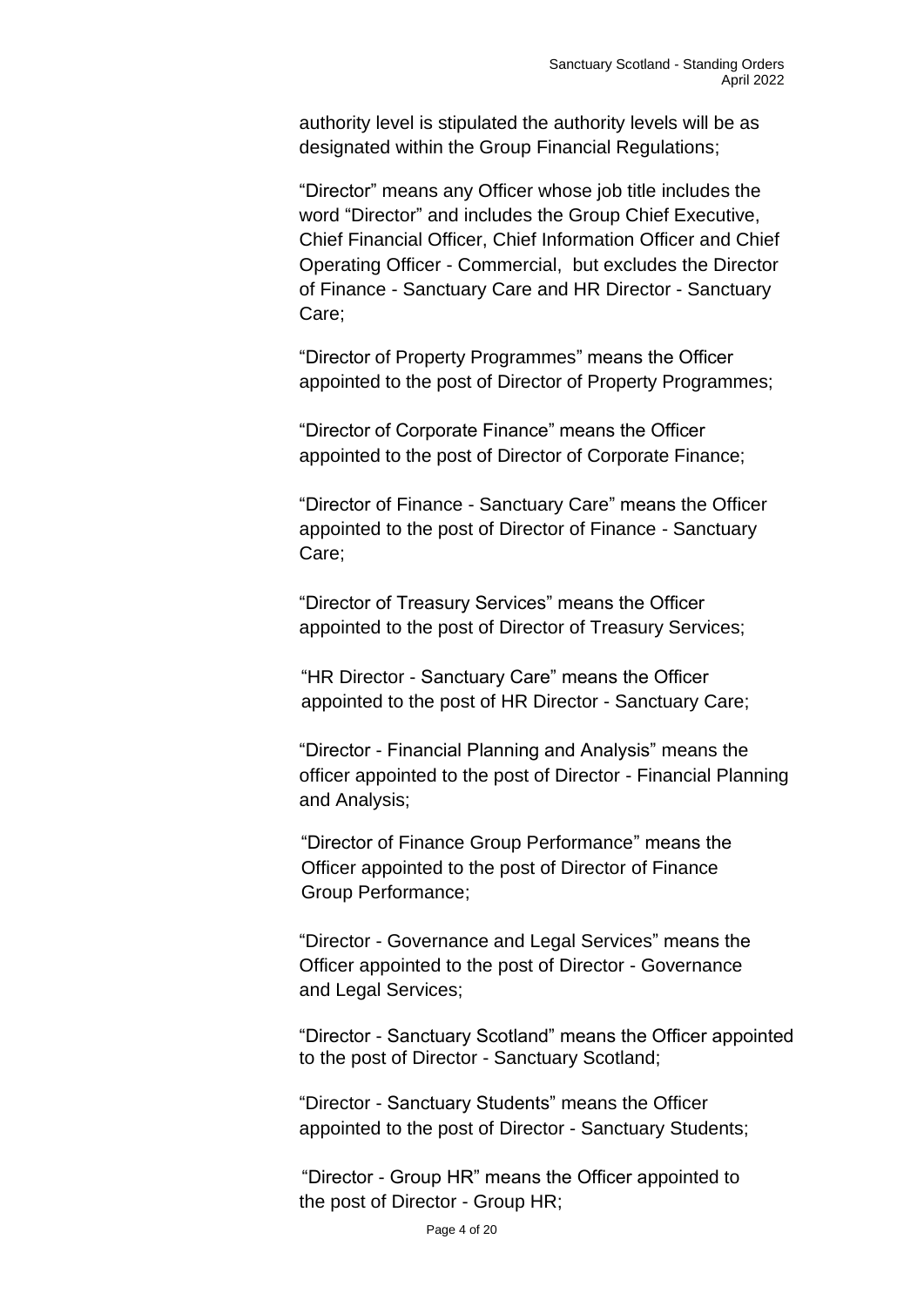"Director of Information Technology" means the Officer appointed to the post of Director of Information Technology;

"General Meeting" is a meeting of the Association's members called in accordance with the Rules;

"Group" means Sanctuary Housing Association and its Subsidiaries;

"Group Chief Executive" means the Officer appointed to the post of Group Chief Executive;

"Group Director" means an Officer appointed to the post of Chief Operating Officer - Commercial, Group Director - Growth & Partnerships, Group Director - Corporate Services, Chief Financial Officer, Group Director – Housing, Chief Information Officer or Group Director – Sustainability and Climate Change;

"Chief Operating Officer - Commercial" means the Officer appointed to the post of Chief Operating Officer - Commercial;

"Group Director - Growth & Partnerships" means the Officer appointed to the post of Group Director - Growth & Partnerships;

"Group Director - Corporate Services" means the Officer appointed to the post of Group Director - Corporate Services;

"Group Managing Director - Development" means the Officer appointed to the post of Group Managing Director - Development;

"Chief Financial Officer" means the Officer appointed to the post of Chief Financial Officer;

"Group Director - Housing" means the Officer appointed to the post of Group Director - Housing or Group Director - Housing and Property Services;

"Chief Information Officer" means the Officer appointed to the post of Chief Information Officer;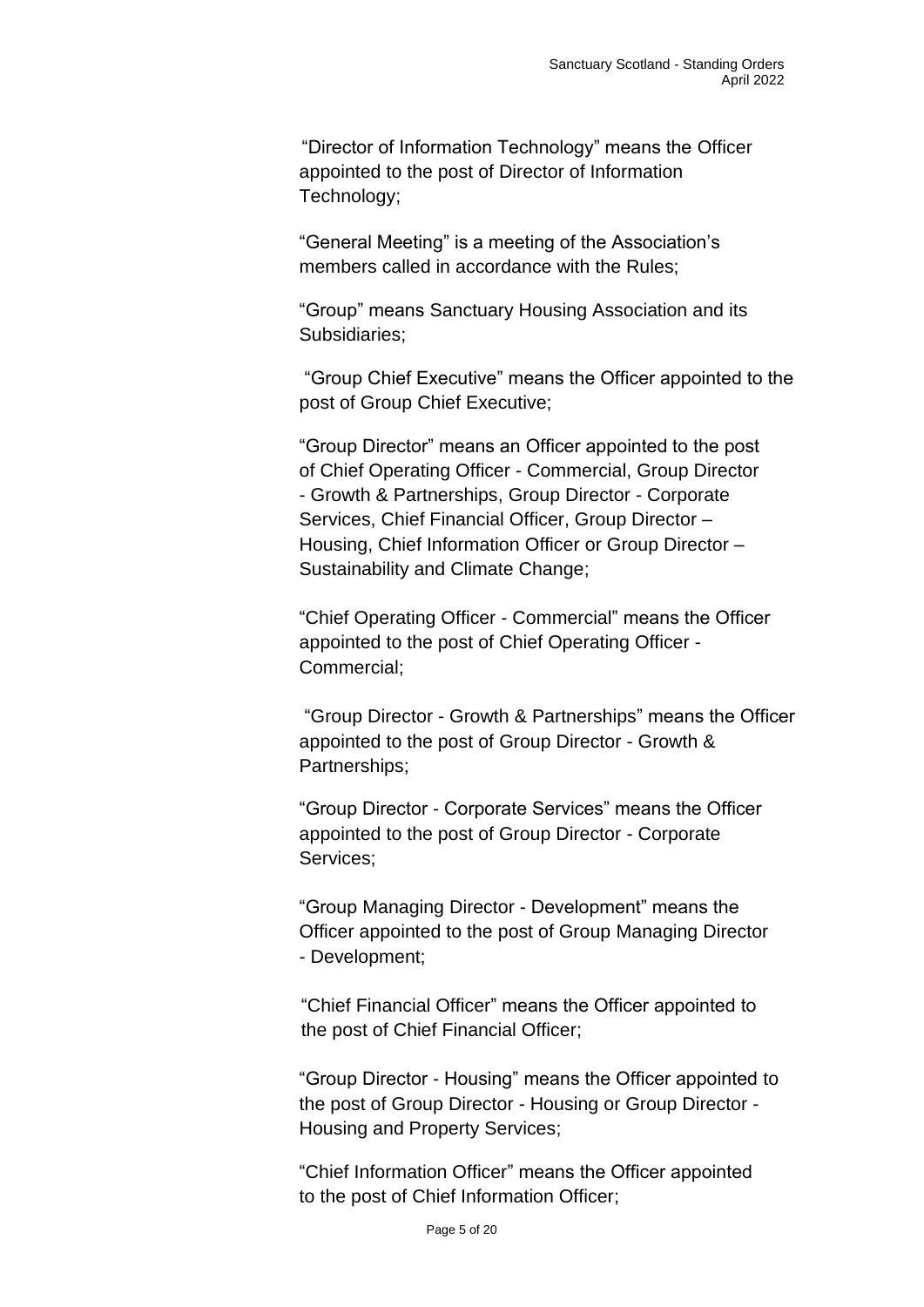"Group Director - Sustainability and Climate Change" means the Officer appointed to the post of Group Director - Sustainability and Climate Change;

"Group Parent" means Sanctuary Housing Association;

"Head of Business Information" means the Officer appointed to the post of Head of Business Information;

"Head of Legal Services" means the Officer appointed to the post of Head of Legal Services;

"Head of Housing" means the Officer appointed to the post of Head of Housing;

"Housing Manager" means an Officer appointed to the post of Housing Manager;

"Housing Officer" means an Officer appointed to the post of Housing Officer;

"Member" means a Member of the Association, The Group Board, Board of Management or Subsidiary Board or Committee (as the context requires);

"Officer" means any employee of the Group Parent or the Association;

"Operations Director - Property Services" means the Officer appointed to the post of Operations Director - Property Services;

"Rules" means the Rules of the Association as approved by the Scottish Housing Regulator and the Financial Conduct Authority from time to time;

"Senior Finance Manager" covers grades 10 to 13 inclusive and means any Officers appointed to the role of Senior Finance Manager, Financial Controller, Group Financial Reporting Manager or Financial Planning Manager;

"Senior Manager" means any Officer graded 12 and above and Sanctuary Scotland grade SSM6 and above;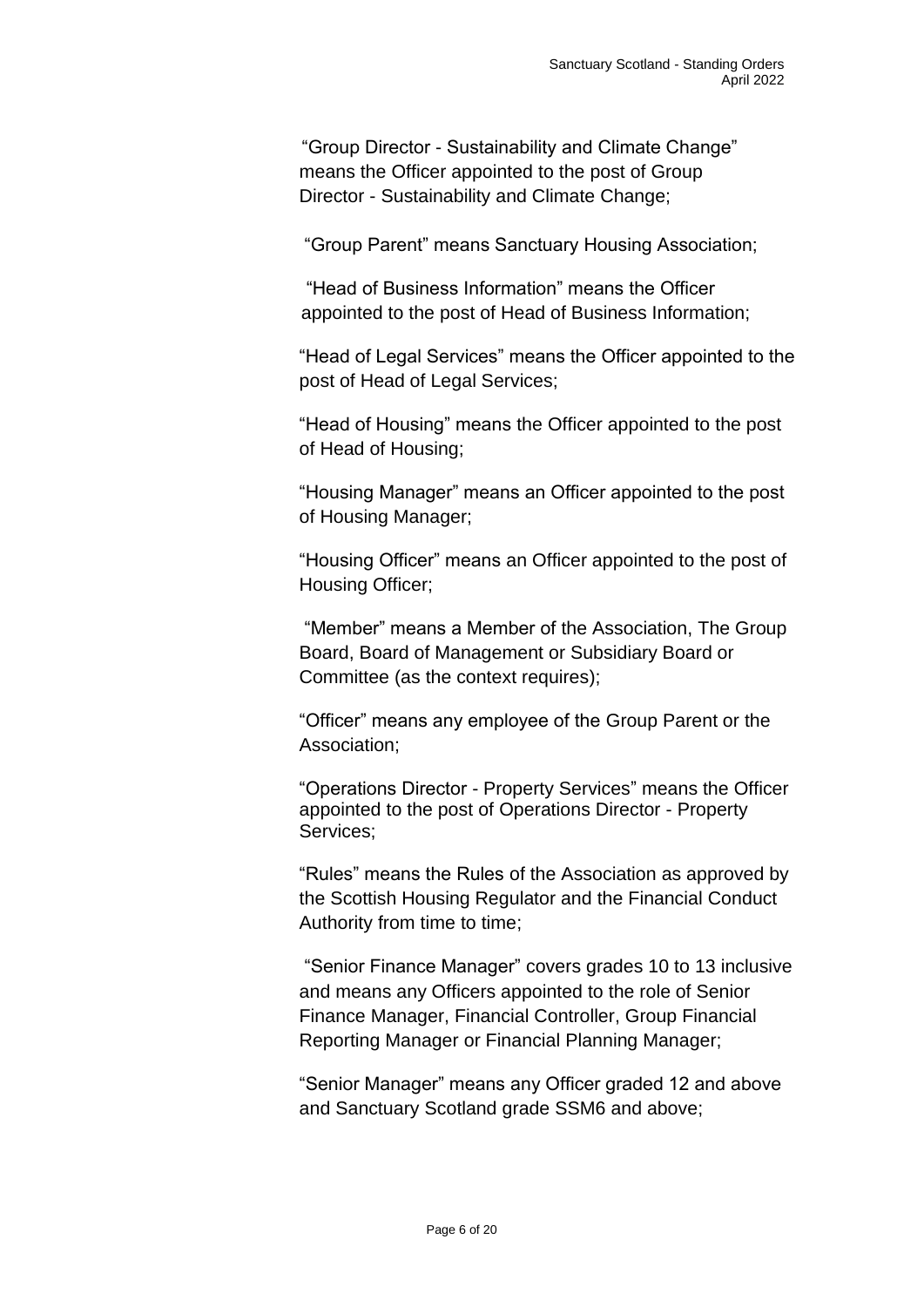"Senior Staff Member" means any Officer graded 9 to 11 or Customer Service Centre grades F to I or Sanctuary Scotland grades SSM2 to SSM5 inclusive;

"Shares" includes stock and the expression "share capital" shall be construed accordingly;

"Special Committee" means a sub-committee comprised of individuals appointed by the Board to undertake certain specified activities of the Association;

"Sub-Committee" means a sub-committee comprised of Members of the Board, the Chairperson, the Secretary, any other office bearers appointed by the Board in accordance with the Rules and/or any Officers;

"Statutory enactment" means, as well as any Act of Parliament, any Order, Rule, Regulation or Scheme made by authority of Parliament, and any regulatory guidance published by the Scottish Housing Regulator from time to time;

"Subsidiary" means any body whose accounts are consolidated with those of the Group Parent other than the Association;

"Subsidiary Board" means the governing body of a Subsidiary;

"The Group Board" means the governing body of the Group Parent.

- 1.2 Interpretation or application of these Standing Orders shall be under the ruling of the Chairperson of The Group Board, or the person presiding as the Chairperson of The Group Board at the relevant time.
- 1.3 All monetary limits included in these Standing Orders are exclusive of VAT unless specifically noted otherwise.
- 1.4 Where the law permits, The Group Board has the authority to change any sum, number or quantity contained within these Standing Orders.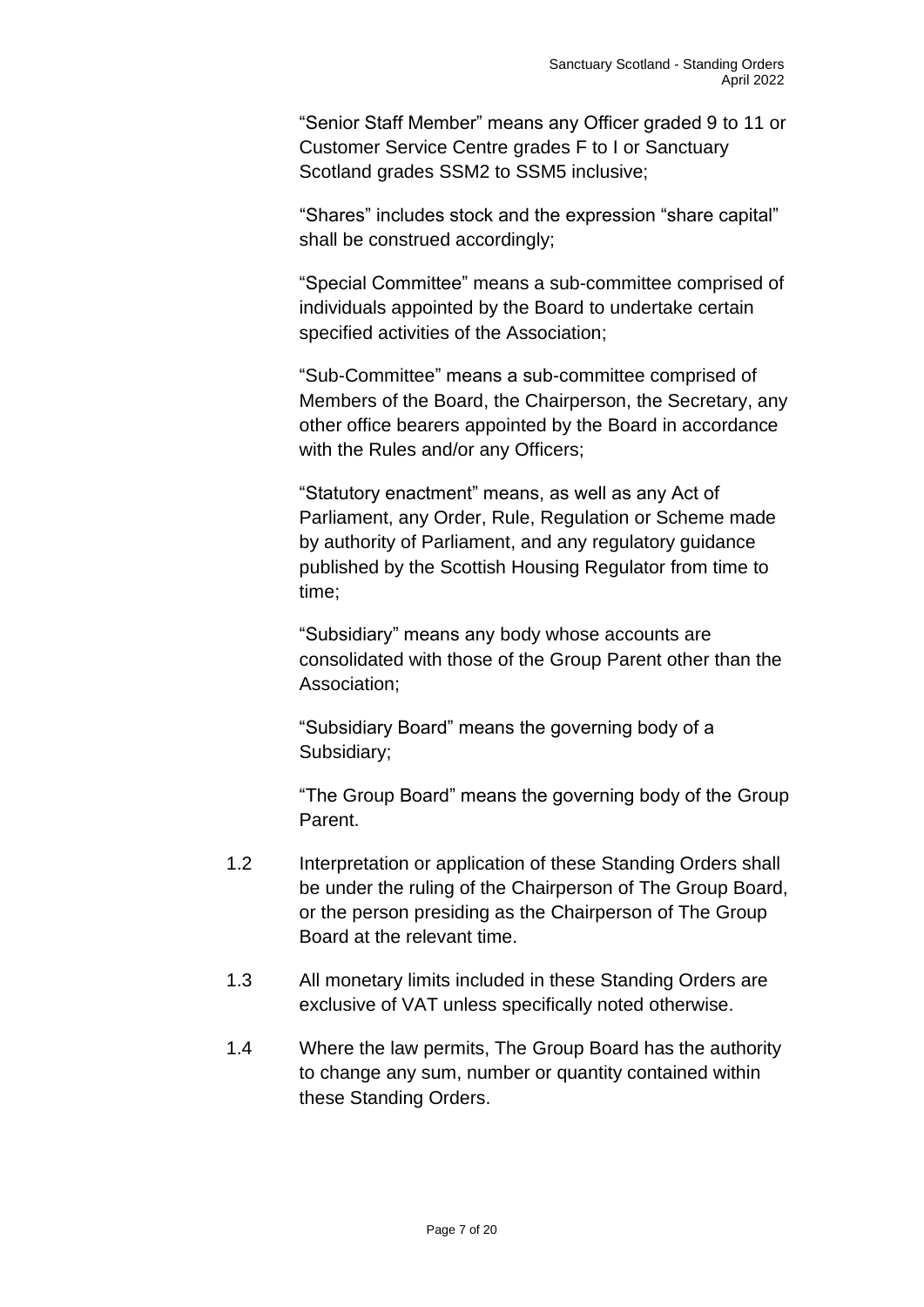- 1.5 Reference to any member of the Board, office bearer or Officer by his or her function shall, where the context and law permit, include any person for the time being allowed by The Group Board to perform such function.
- 1.6 Any of these Standing Orders may be suspended at a meeting of The Group Board provided that the meeting is quorate.

#### SO2 **Circulation of Agenda and Papers**

- 2.1 At least seven days before a meeting of the Board, or any Committee, there shall be issued to every Member of the Board or a Committee a copy of:
	- a) a notice convening the meeting giving time and place;
	- b) a statement of the business to be transacted (the "Agenda"); and
	- c) all reports and other documents referred to or to be read with the Agenda, provided that any report or document may, with the consent of the Members present, nevertheless be considered at a meeting if relating to matters which are either:
		- (i) referred to in the Agenda; or
		- (ii) of such urgency or importance that it is desirable that the report or document receives consideration at the meeting.

#### SO3 **Attendance of Observers at Meetings**

3.1 Any member of The Group Board may attend any Board or Committee meeting with the approval of the Chairperson of The Group Board.

#### SO4 **Chairperson**

- 4.1 The Chairperson of the Board shall preside at all General Meetings of the Association and at meetings of the Board.
- 4.2 In the absence of the Chairperson, a meeting of the Board shall be presided over by the Vice Chairperson, or by a Member of the Board, elected by resolution of the Members present. Any power or duty assigned to the Chairperson in relation to the conduct of the Board meeting may be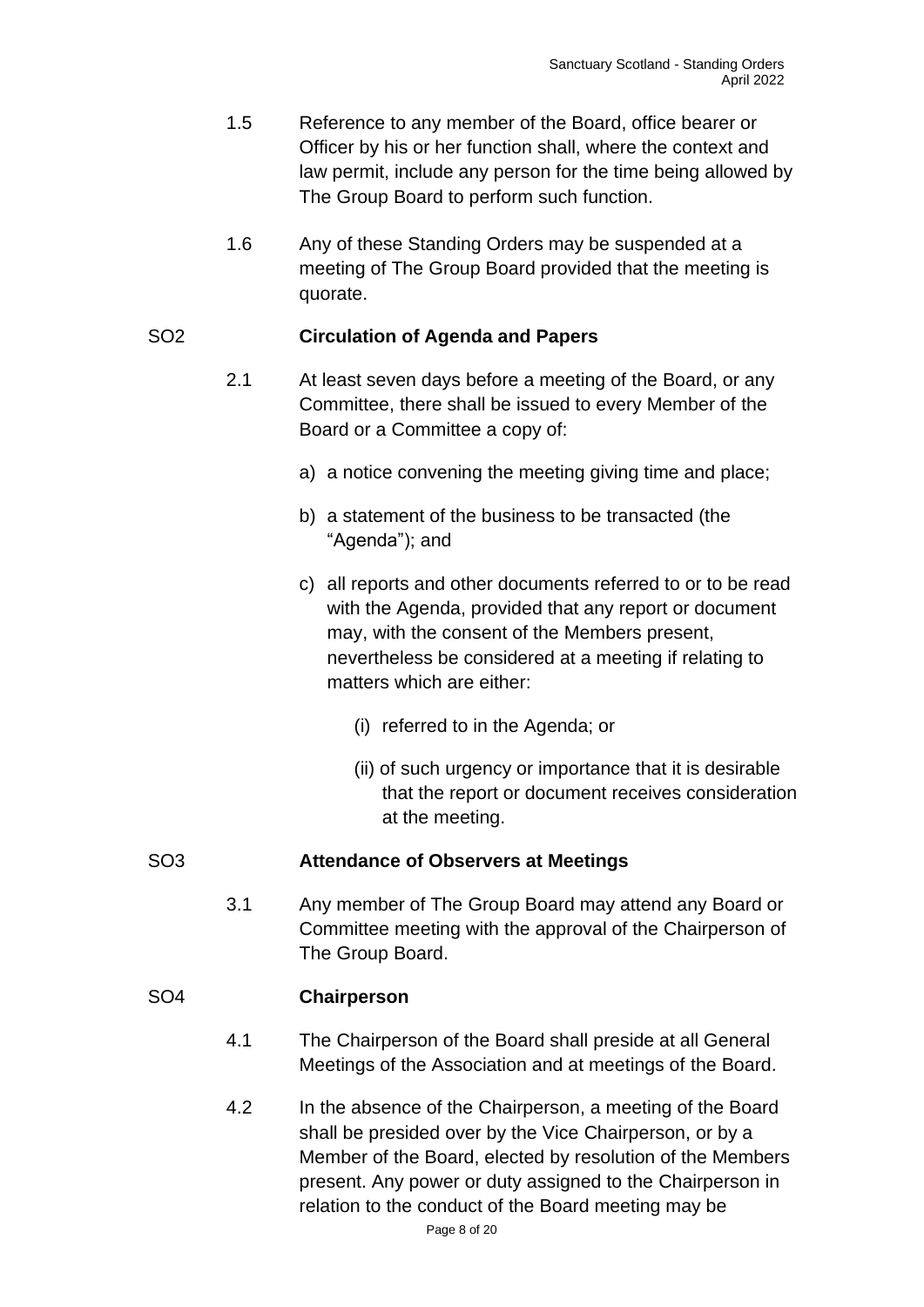exercised by the Vice Chairperson or by the person presiding at the Board meeting.

- 4.3 The person presiding at any General Meeting shall decide all questions of order and relevance arising at the meeting, but any Members present may take exception to any ruling by the person presiding and in that event the person shall, without further discussion, submit the matter to the meeting and his/her ruling shall not take effect unless it is supported by the majority of the Members present.
- 4.4 The Chairperson of the Board and of any Committee shall be empowered to act on behalf of the Board or that Committee (as appropriate) provided that his/her actions are within the authority vested in the Board or that Committee (as appropriate), and that such action is necessary between meetings. When taking action in between meetings and where practicable to do so, the Chairperson shall consult with at least two other Members of the Board or Committee (as appropriate). The Chairperson's action shall be reported to the next full meeting of the Board or Committee (as appropriate).

#### SO5 **Voting**

- 5.1 Every question at a meeting of the Board or a Committee shall, except where otherwise required by Statutory enactment or by the Rules of the Association, be determined by the majority of the Board or Committee Members present (as appropriate). The person presiding at the Board or Committee (as appropriate) meeting shall have a second or casting vote in cases of a tied vote.
- 5.2 The vote at a meeting of the Board or Committee shall be taken by show of hands, ballot or roll-call. When it is proposed to take a vote by show of hands or by ballot, any Member of the Board or Committee (as appropriate) may object to the votes being so taken. If two or more Members signify their objection the vote shall be taken by roll-call and shall be recorded so as to show how each Member present and voting cast his/her vote.

#### SO6 **Minutes**

6.1 Minutes of the proceedings of the Board or Committee shall be recorded and copies circulated to the Members of the Board or Committee (as appropriate). The minutes shall be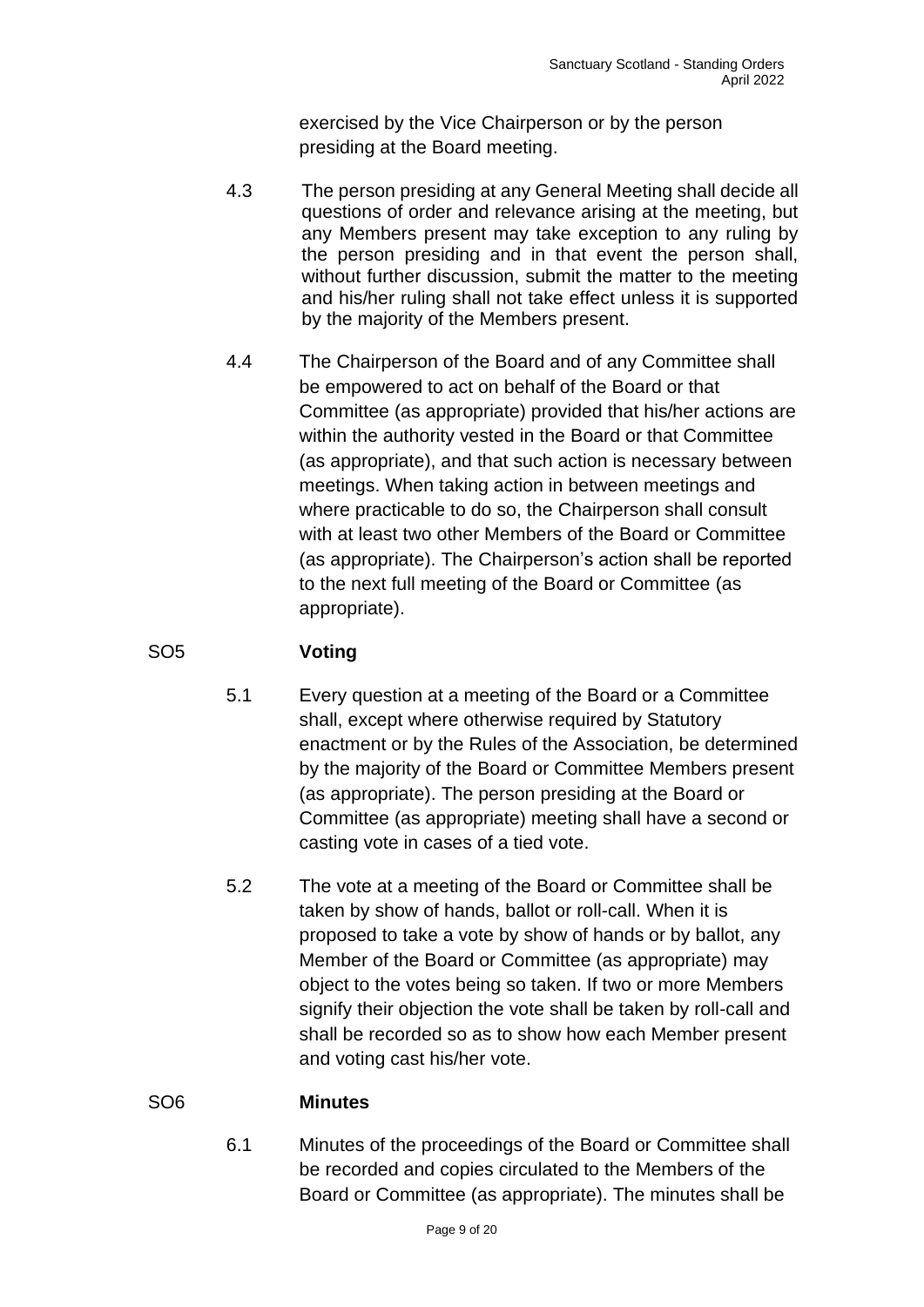submitted to the next meeting of the Board or Committee (as appropriate) and shall be accepted as a correct record with or without amendment. The minutes shall then be conclusive evidence of any fact recorded therein and shall be signed by the person presiding at the meeting at which they are submitted.

- 6.2 The Group Board may require that the minutes of any Subsidiary Board (including the Board of Management) or Committee be formally submitted to The Group Board. Minutes of all Board or Committee meetings shall be sent to the Company Secretary at the registered office of the Group Parent within 14 days of the date of the Board or Committee meeting.
- 6.3 Motions made but not seconded shall not be discussed or entered in the minutes.

#### SO7 **Sub-Committees**

- 7.1 The Board may appoint for any purpose a standing or ad hoc Sub-Committee. All such Sub-Committees shall conform to the remit given to them by the Board and shall be governed by the provisions within these Standing Orders relating to the regulation of meetings. A quorum of a Sub-Committee shall be three.
- 7.2 Any decision made by a Sub-Committee must be reported to the next meeting of the Board. Where a Sub-Committee is not given powers to act, the findings or recommendations of such Committee shall be submitted to a meeting of whichever Board or Committee that so appointed them for consideration, and if the majority of the Members agree, shall be adopted.
- 7.3 The Board may establish and delegate powers to subcommittees designated as Special Committees to undertake certain specified activities of the Association. The Board will determine for each designated Special Committee a scheme of delegation setting out its functions, objectives, responsibilities and powers. Special Committees shall comprise persons considered by the Board to possess such skills, experience, local knowledge or expertise as are required in order to achieve the proper discharge of the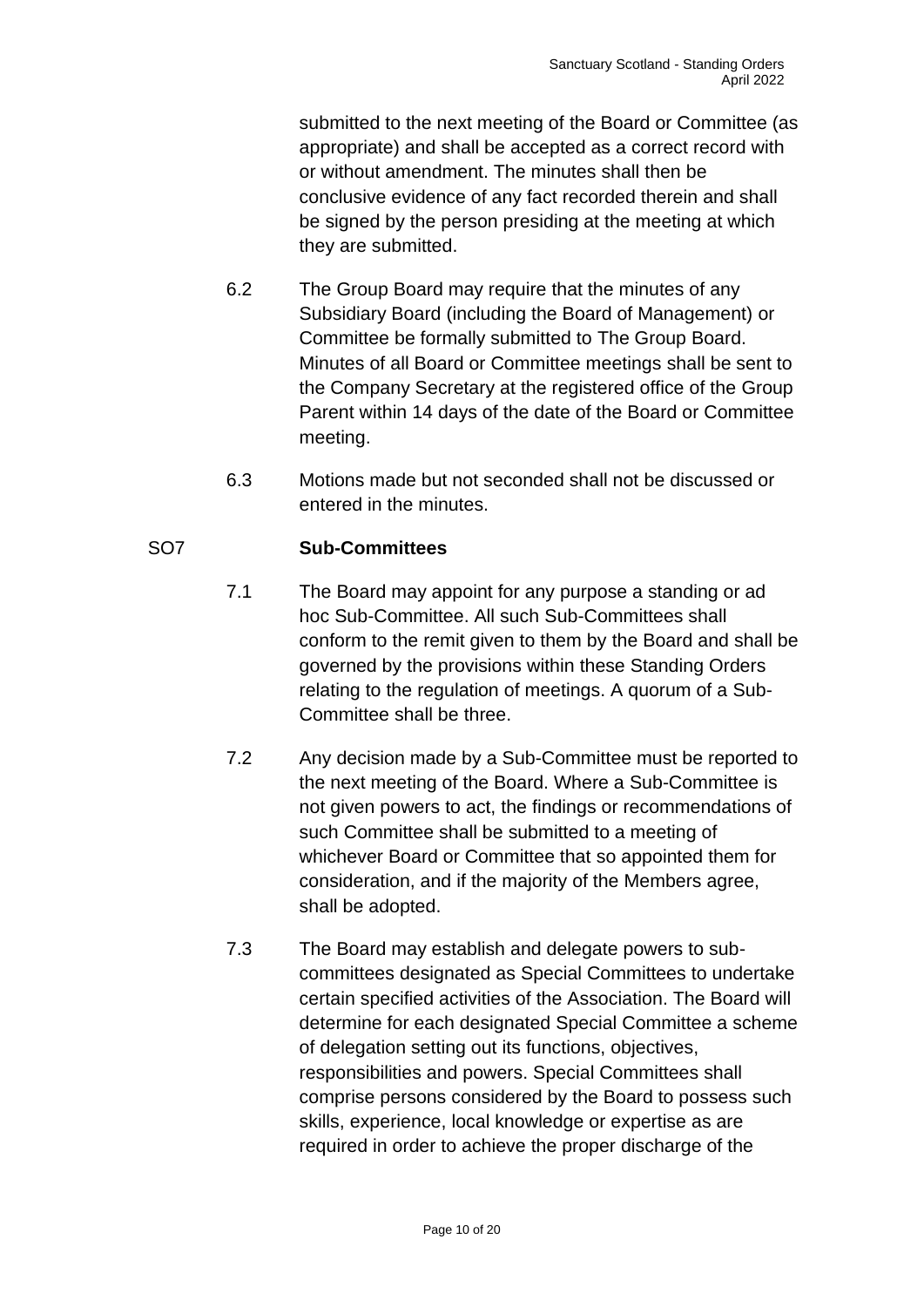responsibilities of the relevant Special Committee and as are appointed to that Special Committee by the Board.

### SO8 **Transaction Committee/s**

- 8.1 Where the Board has approved a proposed transaction or arrangements (the "**Proposed Arrangements**") in principle, it may appoint committees or give delegations to employees by reference to this Standing Order for the purpose of promoting, procuring, facilitating and taking the steps required to implement the Proposed Arrangements.
- 8.2 If the Board resolves to appoint a committee or committees "by resolution in the standard terms" in order to implement the Proposed Arrangements and specifies at least two members of each committee, it shall mean that the Board is adopting a resolution in the following terms:

"For the purpose of promoting, procuring, facilitating and taking the steps required to implement and complete the Proposed Arrangements **THAT**:

- a) the following committee(s) of the Board (each a "**Committee**") be appointed:
	- [*Board Member A, Board Member B*] and one other board member selected by them (other than a board member who declared an interest in the Proposed Arrangements);
	- [*repeat to reflect the number of committees appointed]*;
- b) the following powers of the Board be delegated to each Committee:
	- power to negotiate, agree and approve all the financial, commercial and other terms and features of the Proposed Arrangements, including power to agree any variations to the Proposed Arrangements that do not alter their substance as approved in principle by the Board (the expression "the Proposed Arrangements" meaning in this Resolution the Proposed Arrangements subject to any such variations), and all and any documents which the Committee deems necessary, desirable or

Page 11 of 20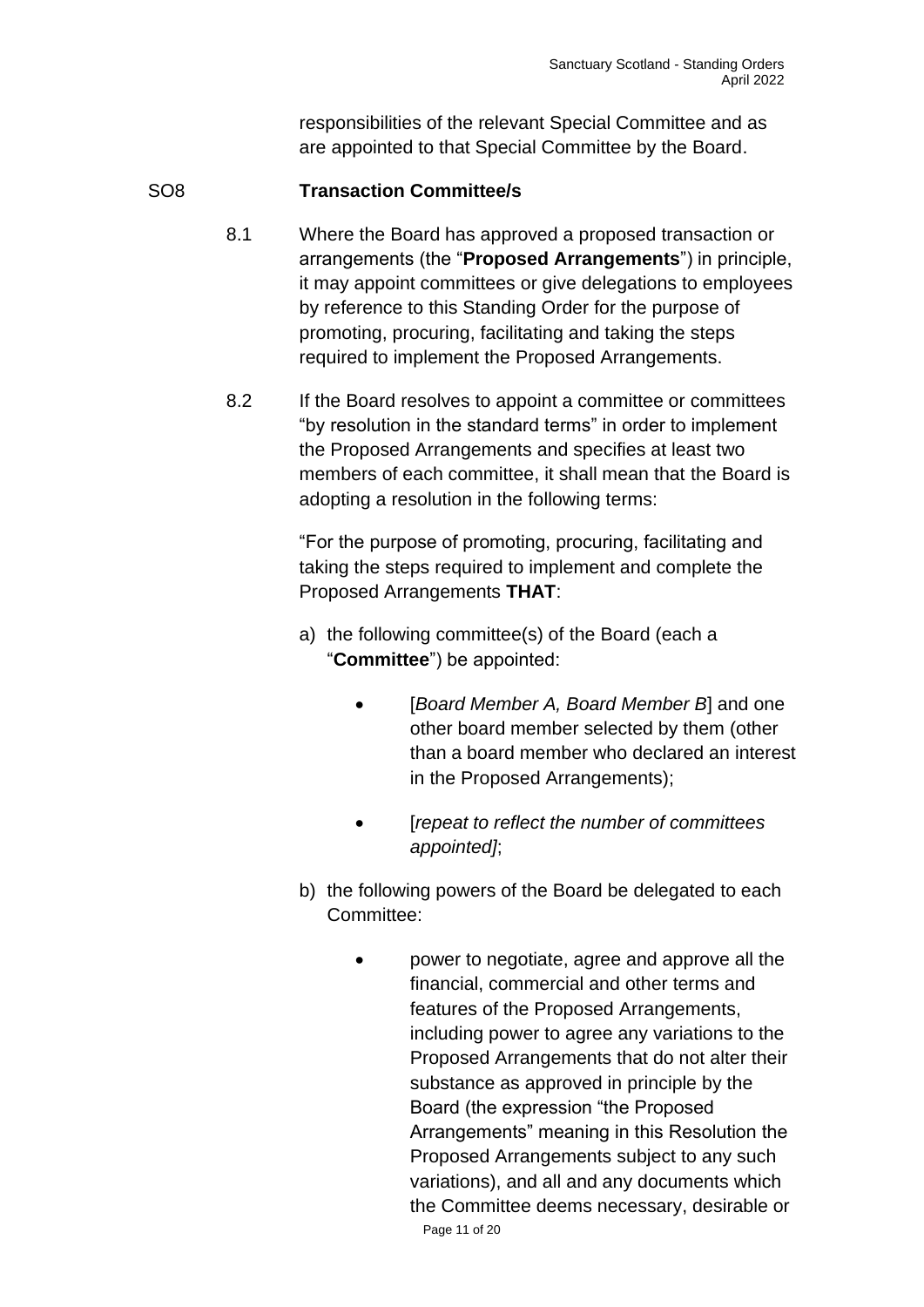expedient in connection with the Proposed Arrangements (such documents, after approval by the Committee, being "**Approved Documents**");

- power to give any notice or exercise any right pursuant to the terms of any Approved Document;
- power to perform and do all matters, acts and things which the Committee may in its absolute discretion deem to be necessary, desirable or expedient in connection with the Proposed Arrangements;
- c) the provisions of the Board's Standing Orders shall have effect in relation to each Committee with the following modifications:
	- i) Standing Order 2 (circulation of agenda and papers) shall not apply;
	- ii) minutes of the proceedings of a meeting of a Committee may be accepted as a correct record at the end of or following the meeting by the chairman of the meeting. Standing Order 6.1 shall be modified accordingly;
- d) any Member of the Board and the Company Secretary be authorised to sign an Approved Document on behalf of the Association;
- e) any Member of the Board and the Company Secretary be authorised to attest the affixing of the Association's seal to an Approved Document which is required to be executed as a deed; and where the Association's seal is to be affixed to an Approved Document, it shall be attested by one authorised person; and
- f) any Member of the Board and the Company Secretary be authorised to sign any other documents, notices, letters or other communications which a Committee may in its absolute discretion deem to be necessary, desirable or expedient in connection with the Proposed Arrangements."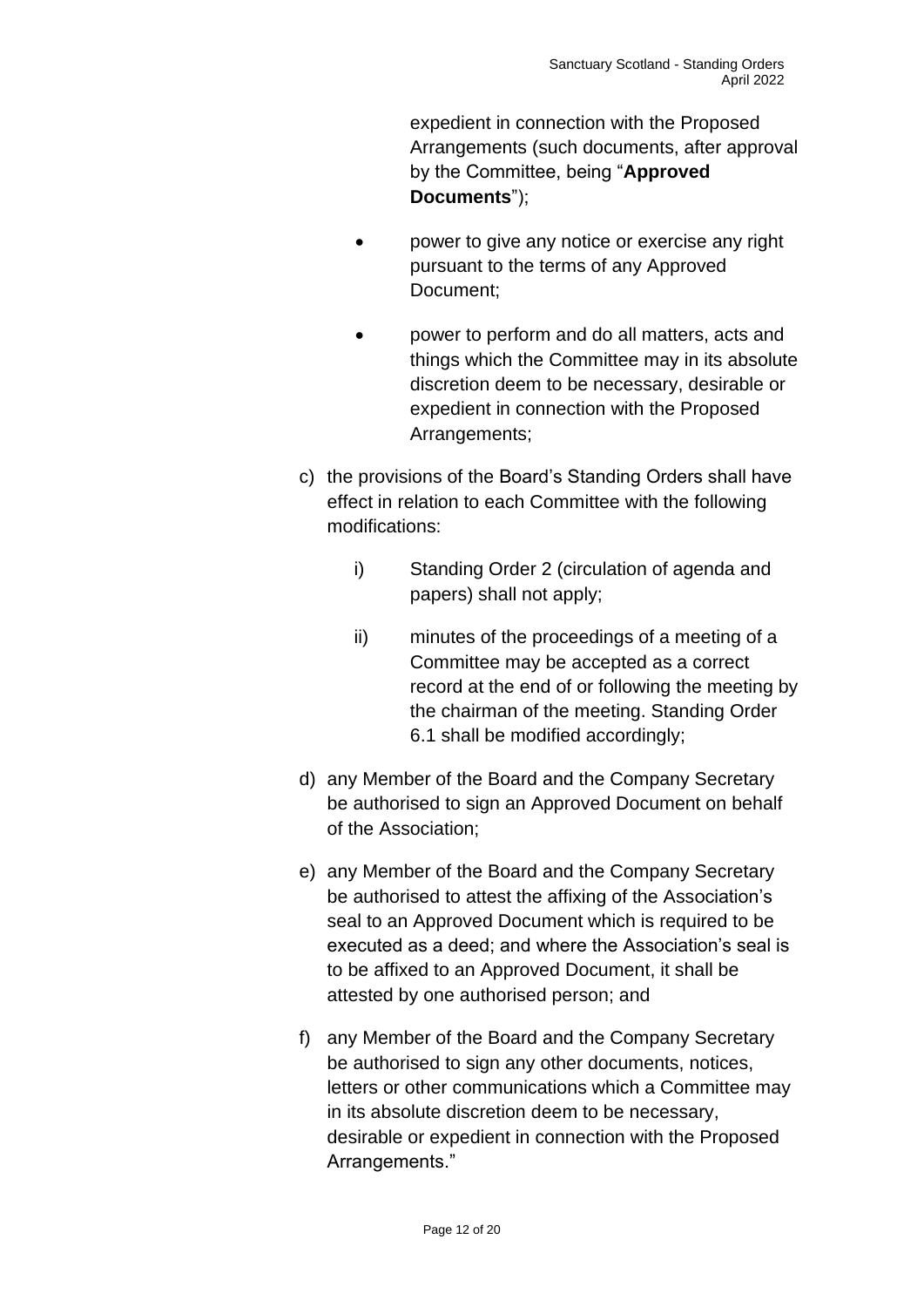8.3 If the Board resolves to appoint one or more employees as delegates "by resolution in the standard terms" in order to implement the Proposed Arrangements and specifies the employee or employees concerned, it shall mean that the Board is adopting a resolution in the following terms:

> "For the purpose of promoting, procuring, facilitating and taking the steps required to implement and complete the Proposed Arrangements **THAT**:

- (a) the following powers of the Board be delegated to [*Employee A*] and [*Employee B*] (jointly and severally) (each a "**Delegate**"):
	- power to negotiate, agree and approve all the financial, commercial and other terms and features of the Proposed Arrangements, including power to agree any variations to the Proposed Arrangements that do not alter their substance as approved in principle by the Board (the expression "the Proposed Arrangements" meaning in this Resolution the Proposed Arrangements subject to any such variations), and all or any documents which a Delegate considers or the Delegates consider are necessary, desirable or expedient in connection with the Proposed Arrangements (such documents, after approval by a Delegate or the Delegates, being "**Approved Documents**");
	- power to give any notice or exercise any right pursuant to the terms of any Approved Document;
	- power to perform and do all matters, acts and things which a Delegate may in his absolute discretion or the Delegates may in their absolute discretion deem to be necessary, desirable or expedient in connection with the Proposed Arrangements;
- (b) any Member of the Board be authorised to sign an Approved Document on behalf of the Association;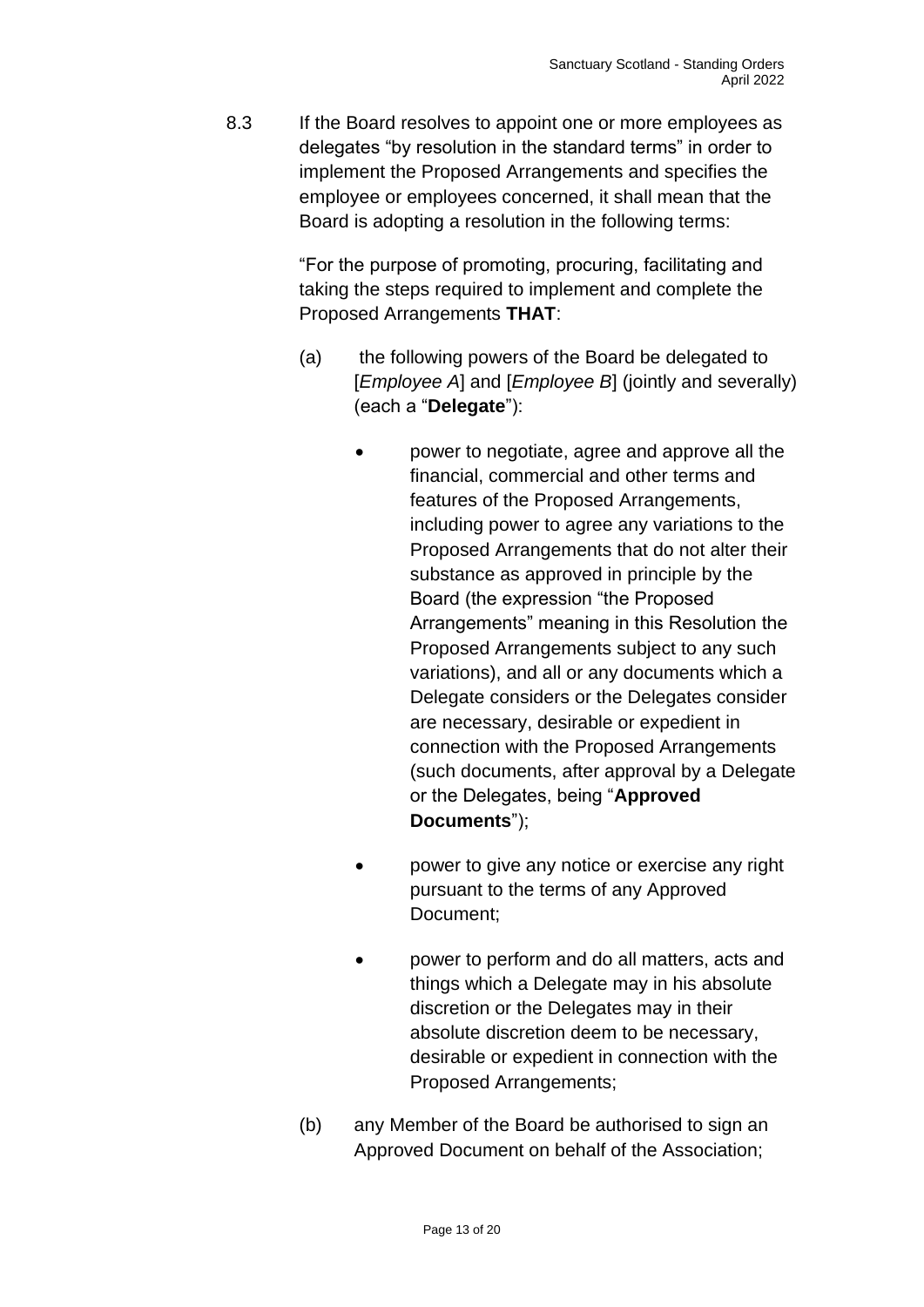- (c) any Member of the Board be authorised to attest the affixing of the Association's seal to an Approved Document which is required to be executed as a deed; and where the Association's seal is to be affixed to an Approved Document it shall be attested by one authorised person; and
- (d) any Member of the Board be authorised to sign any other documents, notices, letters or other communications which a Delegate may in his absolute discretion or the Delegates may in their absolute discretion deem to be necessary, desirable or expedient in connection with the Proposed Arrangements."

#### SO9 **Communications addressed to the Chairperson**

- 9.1 All communications received by an employee of the Association addressed to the Chairperson of The Group Board or a Member of The Group Board shall be opened by the Group Chief Executive, acknowledged, and a copy sent to the Chairperson of The Group Board with the original being sent to the addressee.
- 9.2 All communications received by an employee of the Association addressed to the Chairperson or another Member of the Board or Committee shall be opened by the Director - Sanctuary Scotland, acknowledged, and a copy sent to the Chairperson of the Board with the original being sent to the addressee.

#### SO10 **Signing and Sealing of Documents**

This Standing Order 10 shall apply to the execution of documents not provided for in other policies and procedures of the Group.

- 10.1 Affixing of the seal - documents signed as deeds Deeds must be executed by two authorised persons in accordance with the provisions of Standing Order 10.1.1.
- 10.1.1 All Members of The Group Board, the Board, the Group Chief Executive, Chief Financial Officer, Company Secretary and Group Director - Corporate Services are authorised to witness the affixing of the Association's seal or, should the Association no longer have a seal, to execute deeds on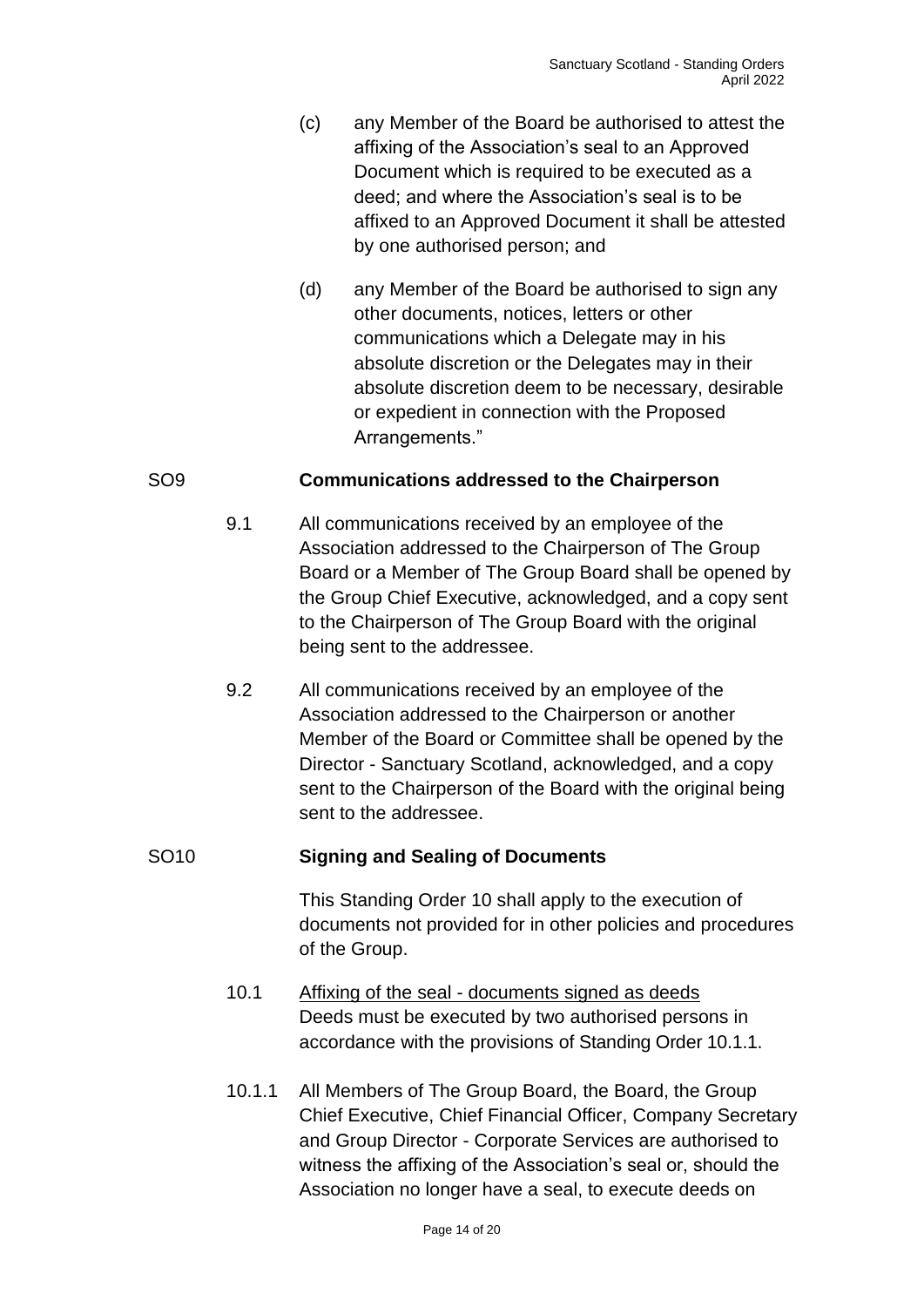behalf of the Association. This is subject to the following exception:

a) any lawfully appointed attorney authorised to be a signatory under a Power of Attorney approved by The Group Board.

#### 10.2 Documents other than deeds (simple contracts)

- 10.2.1 Where a document is not being executed as a deed, the signature of any lawfully appointed attorney, or one of the Directors detailed in Standing Order 10.2.2 shall be sufficient **(note a single Director cannot authorise and sign the contract for the same transaction)**, except in the case of the following documents which must be signed in accordance with Standing Order 10.1.1:
	- a) any contract where the capital sum stated in the document exceeds £200,000; and
	- b) any other documents relating to the Association or Subsidiary that The Group Board may designate.
- 10.2.2 The following Directors are authorised to sign documents in accordance with Standing Order 10.2.1: the Group Chief Executive, Group Directors, Group Managing Director - Development, Director of Property Programmes, Director - Financial Planning and Analysis, Director of Finance Group Performance, Director - Sanctuary Scotland, Operations Director - Property Services, Finance Director - Development, Director - Governance and Legal Services, Director - Group HR, Director of Information Technology, and Head of Legal Services.
- 10.3 The Company Secretary or, in the absence of the Company Secretary, the Deputy Company Secretary or Group Director - Corporate Services or Director - Governance and Legal Services shall maintain a register in which he/she shall record every occasion on which the seal of the Association is applied to documents and each occasion when a deed is entered into without a seal being required. The register shall record a brief description of each document so sealed and the names of the authorised persons attesting the seal or executing the deed (as appropriate) on each occasion.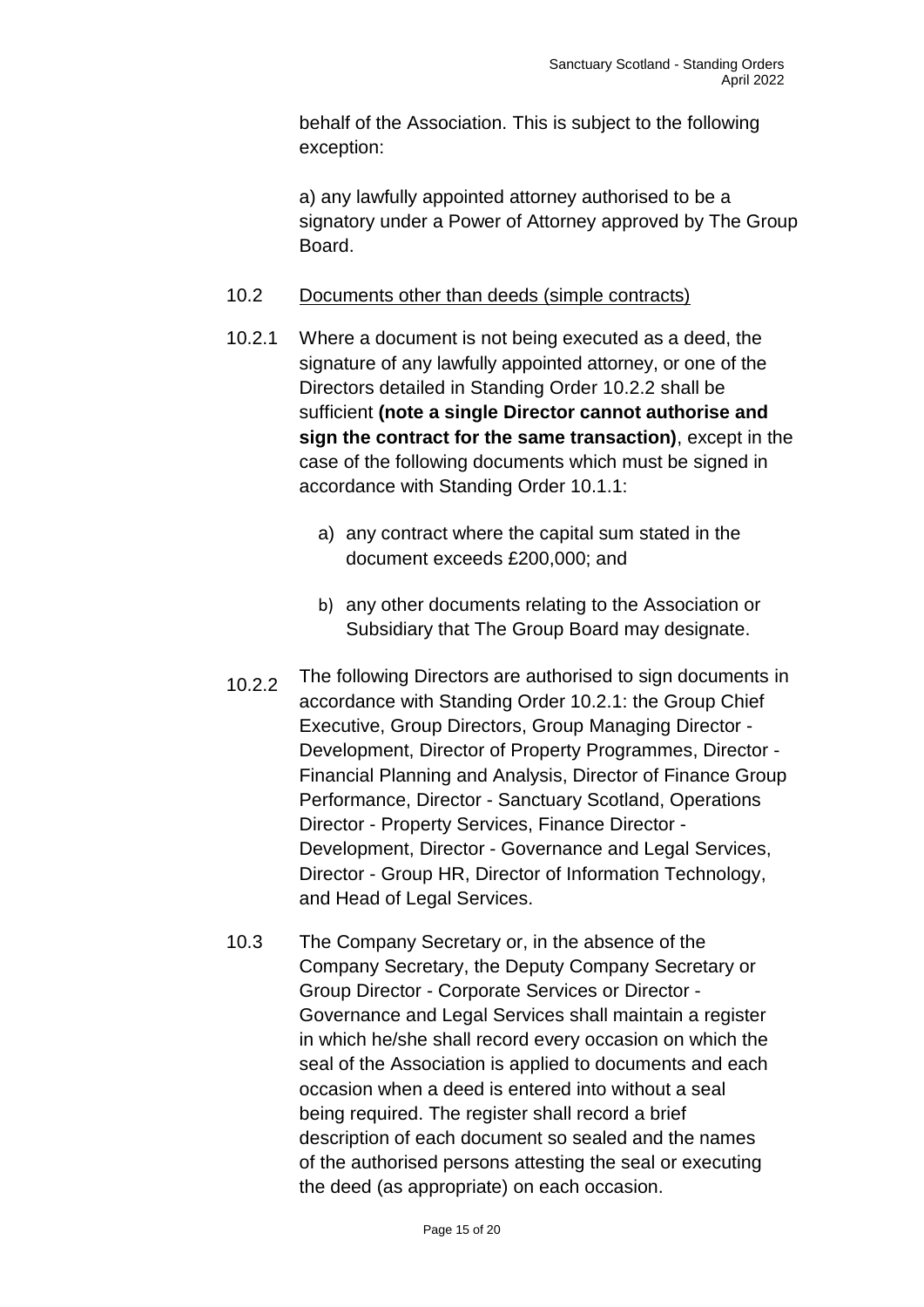#### SO11 **Declaration of Interest**

- 11.1 If a Member of the Board or a Committee (as appropriate) or an Officer has a direct or indirect pecuniary interest in any contract or proposed contract or any other matter which is the subject of consideration, he/she shall disclose the fact and in the case of Board or Committee Members, take no part in any discussion (leaving the meeting if necessary) and refrain from voting on that matter.
- 11.2 Any interests which are not pecuniary but which could influence judgement or give the impression that a Board or Committee Member may be acting for personal motives (such as kinship, friendship, membership of an organisation or other relationship) should be disclosed in a similar way and the Member should withdraw from any discussion (leaving the meeting room if necessary) and refrain from voting.
- 11.3 If an Officer or Board or Committee Member fails to disclose a pecuniary interest in a contract or other matter they may be subject to dismissal in the case of an Officer, and to removal from the Board or Committee (as appropriate) by the Group Parent.
- 11.4 A Board or Committee Member shall resign his/her position as a Board or Committee Member if he/she has any business interest relating to the work of the Association which directly or indirectly gives continuing personal advantage. If a Board or Committee Member considers that another Member has such an interest, he/she has a duty to raise it with the Chairperson.
- 11.5 Where an interest is declared in accordance with Standing Orders 11.1 or 11.2, at any meeting of a Committee, the declaration must be recorded in the minutes of that meeting together with any action taken. A copy of the minutes must be separately forwarded to the Company Secretary.
- 11.6 The Company Secretary or, in the absence of the Company Secretary, the Deputy Company Secretary shall record all such declarations of interest in a register specifically held for that purpose.
- 11.7 Notwithstanding the terms of any Standing Order, any Board or Committee Member having a pecuniary interest in the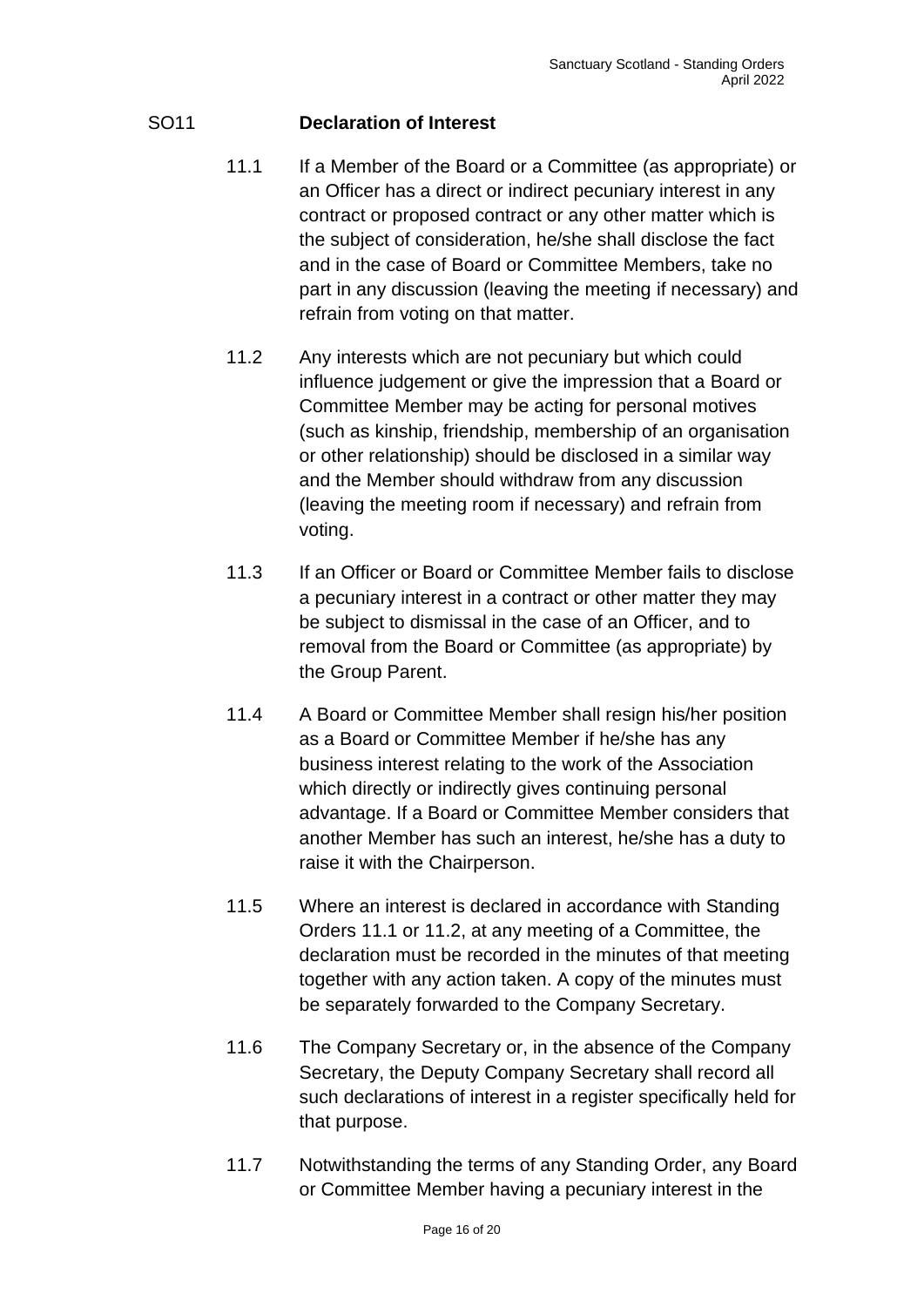tenancy of a property belonging to the Group Parent, Association or a Subsidiary may take part in discussion of housing matters, apart from any matter which is solely concerned with the particular tenancy from which his/her interest derives.

- 11.8 The requirements of Standing Order 11 shall not apply to an interest in a contract or other matter which a Board or Committee Member or Officer may have:
	- a) as a Council Tax payer or inhabitant of an area, or as an ordinary consumer of gas, electricity or water;
	- b) by reason only of his/her being a Member of a company or other private body if he/she has no beneficial interest in any share in that company or body; or
	- c) by reason only of his/her holding shares in a company or other body where the nominal value of those shares does not exceed £1,000 or 1/100<sup>th</sup> of the total nominal value of the issued share capital of that company, whichever is lower.
- 11.9 In the case of married persons living together or persons living together as a couple (including couples of the same sex), the interest of one shall, if known to the other, be deemed to be an interest of that other also and therefore subject to the provisions of this Standing Order.

#### SO12 **Tenancy Agreements - authorised signatories**

12.1 The following Officers are authorised to sign tenancy agreements on behalf of the Association:

> Director - Sanctuary Scotland Company Secretary Senior Managers (housing services) Senior Staff Members (housing services) Housing Officers Assistant Housing Officers Designated Staff Members

It is a pre-requisite that the granting of any tenancy must be in accordance with the Association's approved lettings policies.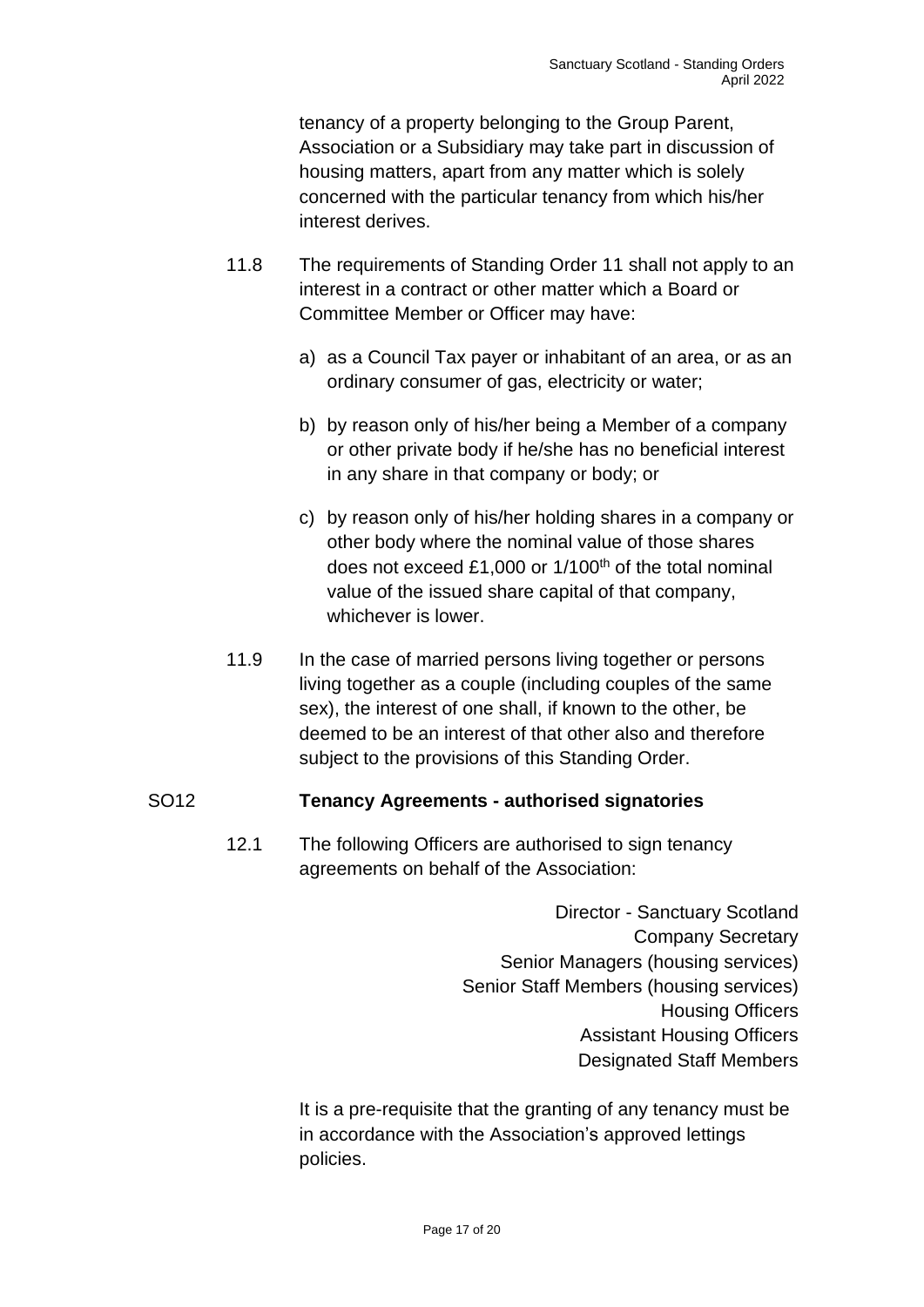#### SO13 **Possession Action – authorisation**

13.1 The following Officers are authorised to initiate possession action, and to sign any necessary notices or court papers, on behalf of the Association:

> Director - Sanctuary Scotland Company Secretary Head of Housing Housing Manager Area Manager

#### SO14 **Scottish Housing Regulator - authorised signatories**

14.1 The following Officers are authorised to sign the undernoted submissions to the Scottish Housing Regulator:

#### **All documents:**

Group Chief Executive Chief Financial Officer Company Secretary Director - Sanctuary Scotland Head of Business Information and Designated Staff Members (via the Scottish Housing Regulator's portal) Deputy Company Secretary

#### **Consent for Disposal forms:**

Group Chief Executive Chief Financial Officer Company Secretary

**All development scheme and major repair documents including grant applications and claims:**

Designated Staff Members (development)

#### **All financial documentation:**

Group Chief Executive Chief Financial Officer Director of Treasury Services Director of Corporate Finance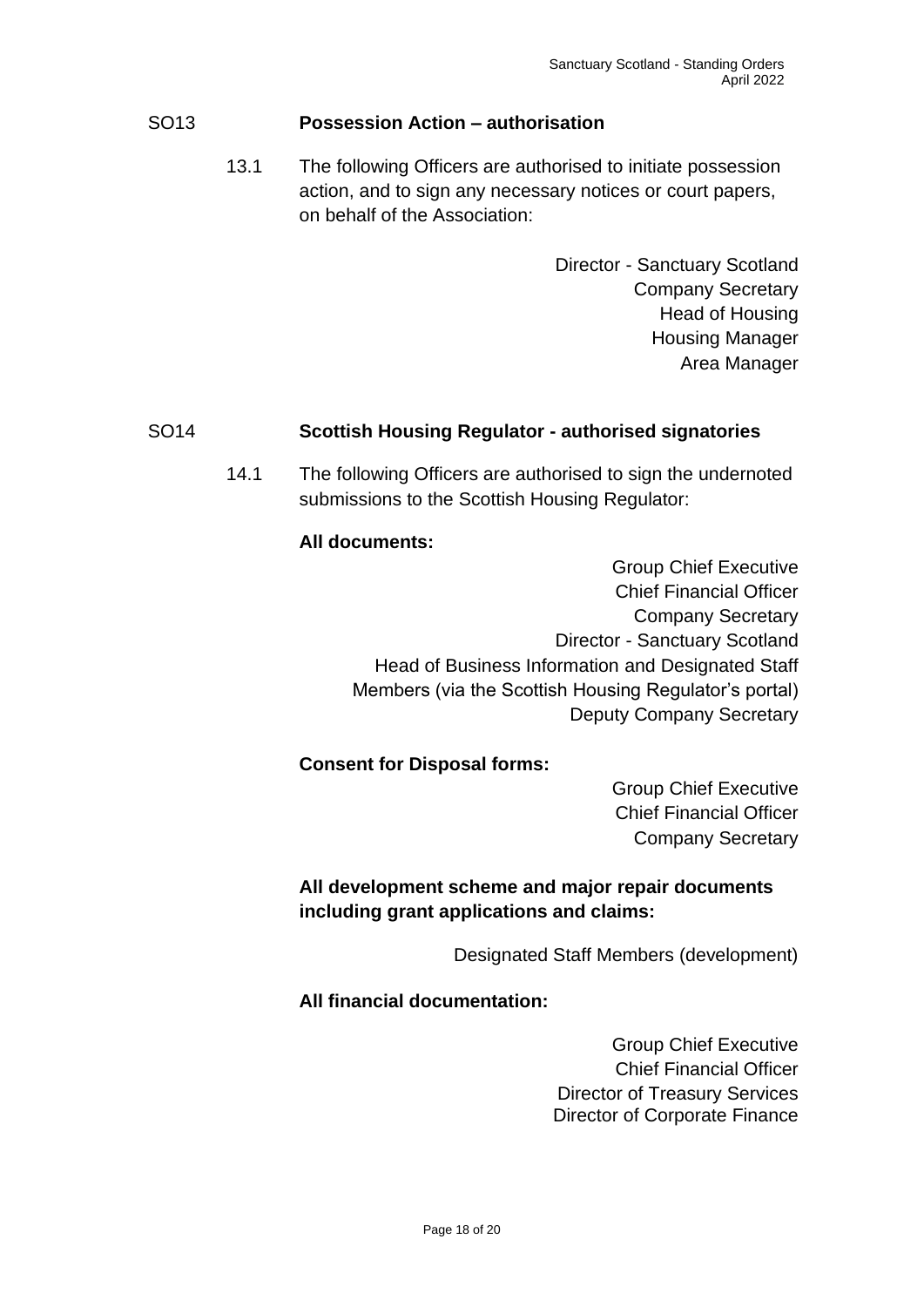Director of Finance Group Performance Director - Financial Planning and Analysis Finance Director - Development Senior Finance Manager

#### SO15 **Land and Buildings Transaction Tax Returns**

15.1 The following Officers are authorised to give authority for the submission of Land and Buildings Transaction Tax Returns:

> Group Chief Executive Chief Financial Officer Company Secretary Group Director - Housing Group Director - Corporate Services Deputy Company Secretary

#### SO16 **Deeds of Condition and Consents to Assignation authorised signatories**

16.1 The following Officers are authorised to sign Deeds of Condition and Consents to Assignation on behalf of the Association:

> Group Chief Executive Chief Financial Officer Company Secretary Group Director - Corporate Services Group Director - Housing Director - Governance and Legal Services (as second signatory only)

#### SO17 **Contracts of Employment - authorised signatories**

17.1 The following Officers are authorised to sign contracts of employment on behalf of the Association:

> Group Chief Executive Chief Financial Officer Company Secretary Group Director – Housing Group Director - Corporate Services